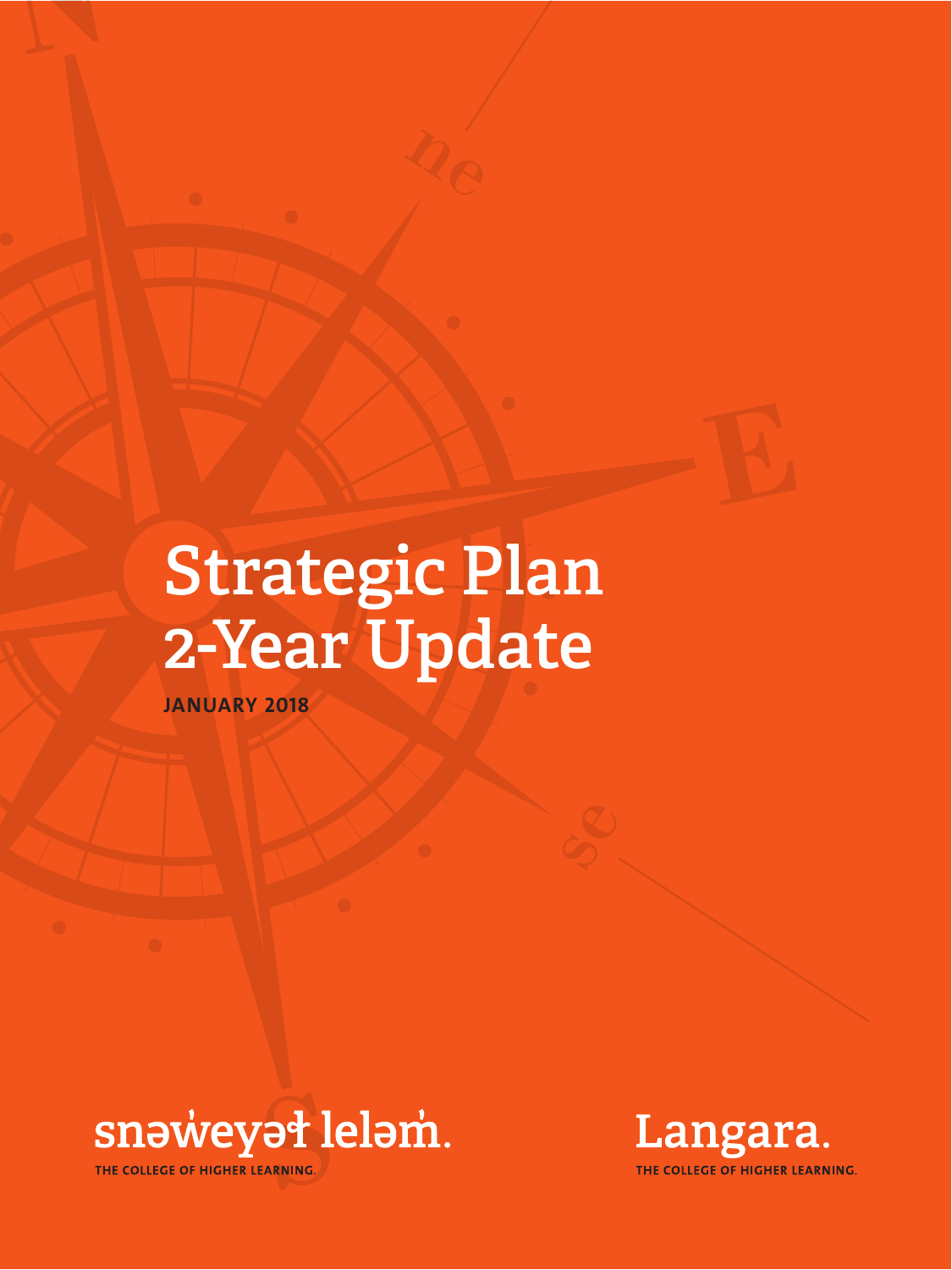# **Contents**

# **3 Introduction**

**3 Update of Strategic Plan Implementation**

# **4 Vision Categories**

- 1. Organizational Sustainability
- 1.1 Integrate and improve key business processes and infrastructure
- 1.2 Robust, highly available and effective IT systems

1.3 Respond to the need for greater financial independence within the public post-secondary sector funding framework

1.4 Implement a program that supports the succession and retention of faculty and staff

# **8 People and Culture**

2.1 Langara is the "College of Choice" for our students

2.2 Students are at the centre of all we do and we continually strive to exceed their expectations

2.3 Provide an environment for faculty and staff that supports a culture of collegiality and respect

# **10 Communities**

3.1 Effective communications that support engagement with our community in the development of our education activities

3.2 Enable community service learning opportunities for students

3.3 Provide a broad spectrum of programs and courses to the community that support life-long learning through continuing studies (CS)

3.4 Expand student financial assistance through increased engagement with donors and alumni

# **13 Relevant, Innovative, and High-Quality Programming**

- 4.1 Programs are relevant, innovative, and high quality
- 4.2 Programs link seamlessly from school to work to further education

# **15 Conclusion**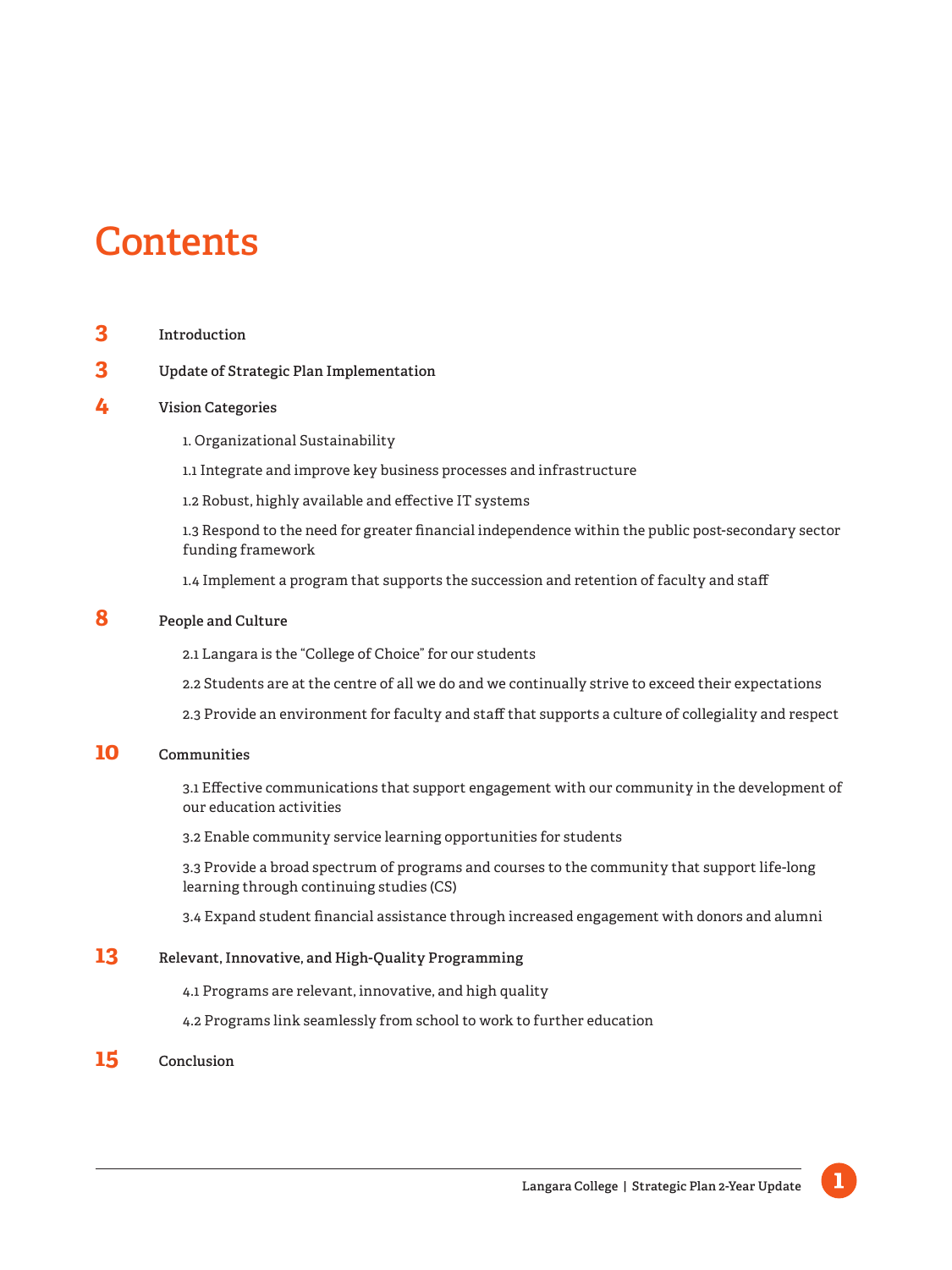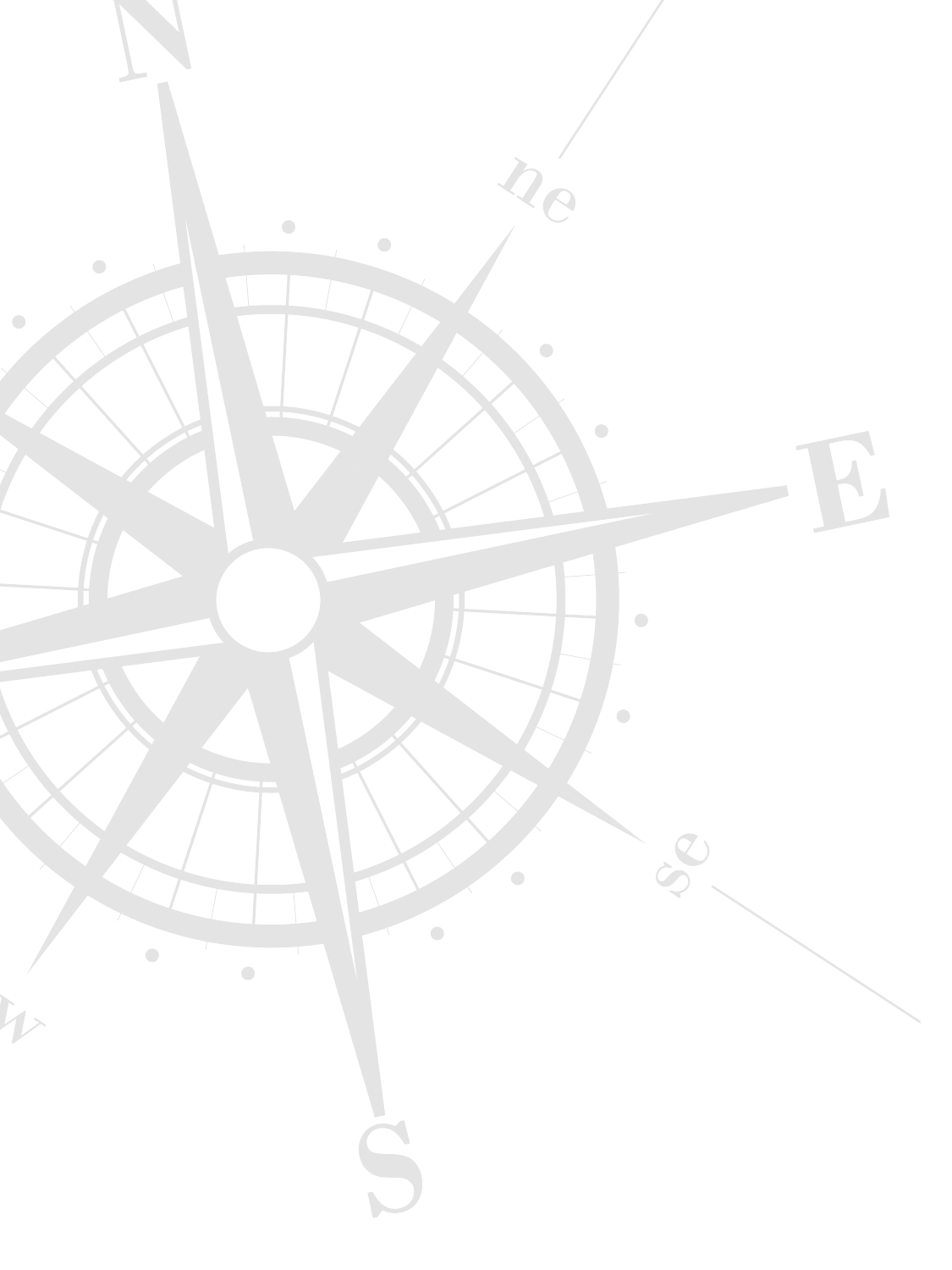# **Introduction**

**Since the development of the institution's first Strategic Plan in 2009, a great deal of progress has been made at Langara. Dedicated funding for innovations has fueled the development of new programs, new services, and enhanced learning experiences for our students. Initiatives have been undertaken to improve our financial sustainability and increase employee engagement. More and more students from across the globe have joined our community, enhancing our role as a gateway into Canada and to the wider world. Our primary commitment – to our students and their success – led to the development of our institution's first Academic Plan. Our recently-adopted coat of arms, which is mindful of the rich history of our community,**  along with the name snəweyət leləm that was given to the College on January 11, 2016, acknowledge our **location on the unceded traditional territory of the Musqueam First Nation.** 

**Even with this growth and change, our need to evolve and innovate continues. Like our students, we must seek to learn and improve every day. The 2020 Strategic Plan sets out a vision of a modern institution that sustains itself by delivering exceptional academic and market-relevant programming for our students. It continues to put the people who make up our college community at the heart of all we do, while increasing our engagement with the communities we serve.**

**To make our vision a reality, we must continue to work together over the coming years. The 2020 Strategic Plan is a compass – a practical and adaptable tool to set our direction and focus our efforts towards a common goal of being one of Canada's best colleges.** 

# **Update of Strategic Plan Implementation**

**This report is a two-year update of Langara's progress in achieving the strategic initiatives set out in the 2020 Strategic Plan. It demonstrates progress towards achieving targets, as well as any adaptions, made as of December 2017. Having substantially achieved financial sustainability in support of academic excellence in year one, we shifted our focus to institutional sustainability this year. All baseline information is taken with respect to the 2020 Strategic Plan unless otherwise specified.**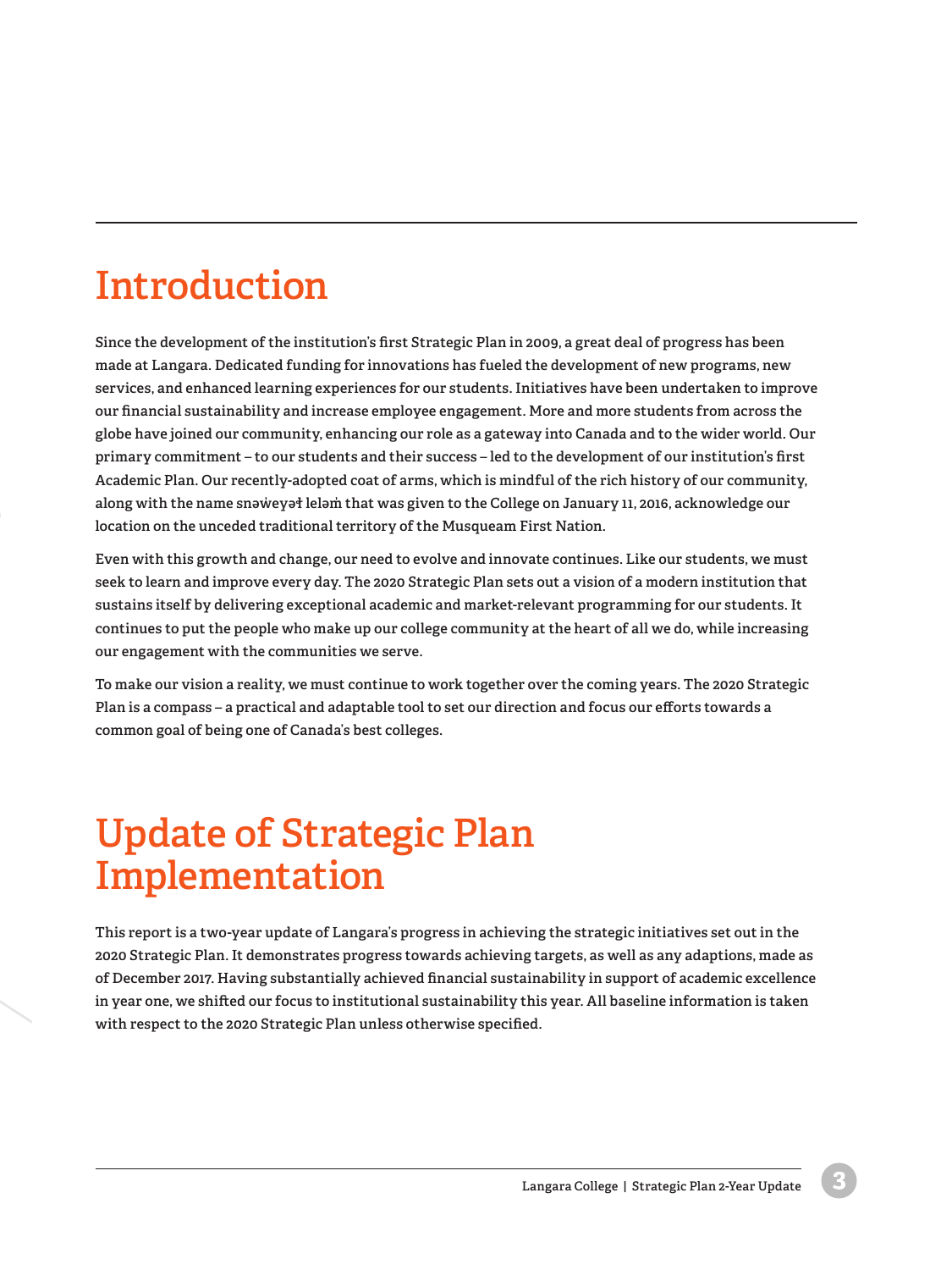# **Vision Categories**

### **1. Organizational Sustainability**

Langara's Academic Plan and Strategic Plan are complementary and largely implemented. Our breadth of highquality programming as well as our student and employee support services attract and retain students, faculty, and staff. Our programming appeals to local, international, and continuing studies students, creating a diversified financial base that enables the provision of high-quality academic experiences. We continuously seek efficiencies in the ways we teach and work through improvement and modernization of our business processes, IT systems, and physical spaces.

#### **1.1 Integrate and improve key business processes and infrastructure**

This outcome assumes that the college will implement short-term and incremental improvements, while finding long-term, sustainable technological solutions.

This year Langara IT made significant progress in transitioning our systems to cloud-based or externally managed solutions, and improving their reliability. Such systems include the Desire 2 Learn online learning platform, Office 365 email, and Symplicity CSM used by our Co-op and Career Development Centre. They also took initial steps towards mapping our business processes so they could be improved and/or better aligned with technology. Many of our business processes will be mapped as we embark on the implementation of our Enterprise Resource Planning (ERP) software system.



\*This percentage is an approximation.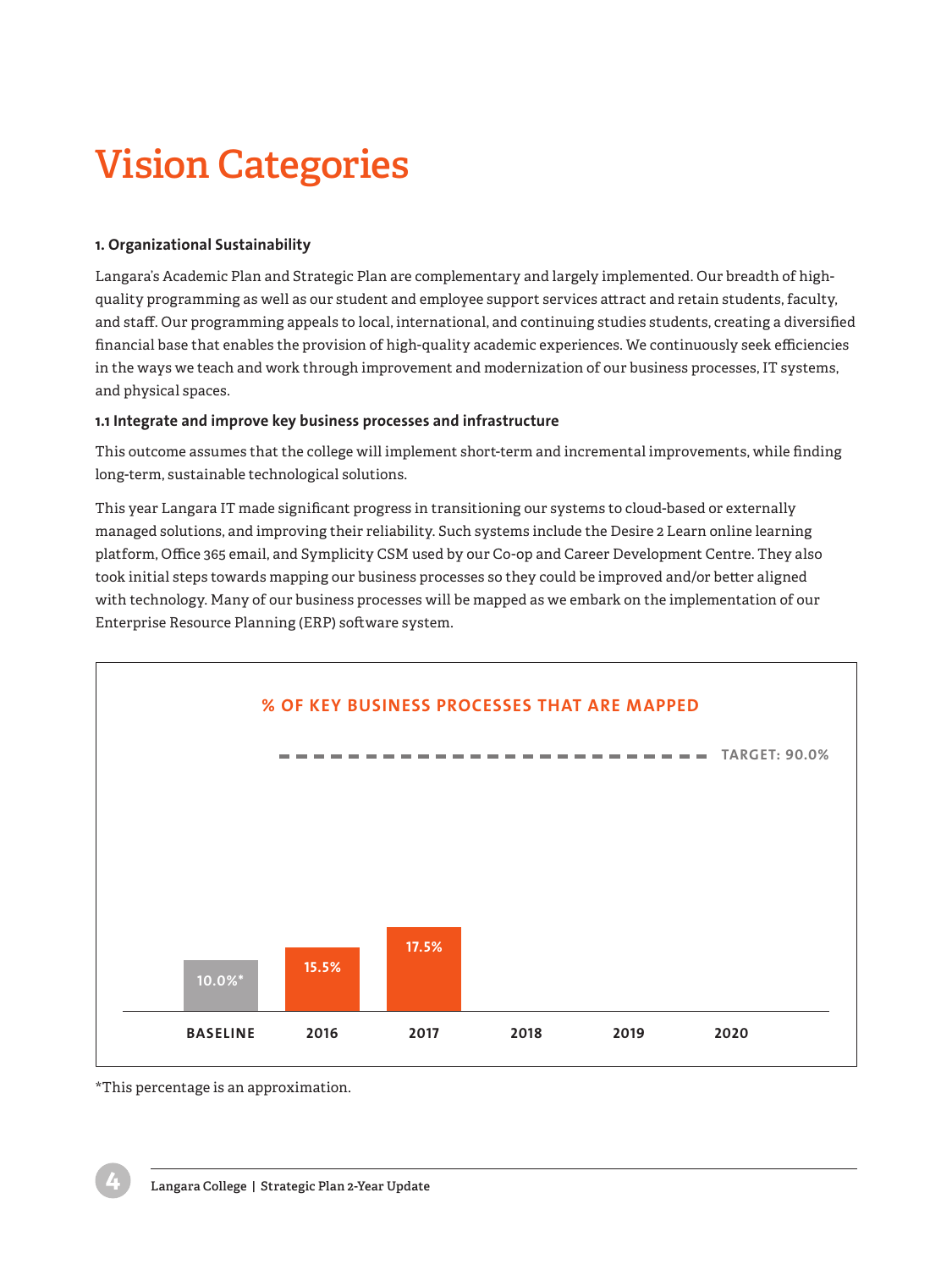| % OF KEY BUSINESS PROCESSES IMPROVED OR ALIGNED WITH TECHNOLOGY |                                                                           |                                                            |                                                            |  |
|-----------------------------------------------------------------|---------------------------------------------------------------------------|------------------------------------------------------------|------------------------------------------------------------|--|
| <b>Target</b>                                                   | <b>Baseline</b>                                                           | 2016 Update                                                | 2017 Update                                                |  |
| 80% of key business<br>processes improved                       | • State of business processes<br>at creation of the 2020                  | 4% key business<br>processes improved                      | 5% key business<br>processes improved                      |  |
| 80% of key business<br>processes aligned with<br>technology     | strategic plan represent<br>starting point for<br>improvement             | 4% of key business<br>processes aligned with<br>technology | 5% of key business<br>processes aligned with<br>technology |  |
|                                                                 | • All technology solutions in<br>place to be evaluated for<br>suitability |                                                            |                                                            |  |

| <b>REVAMPED AND UPDATED CAMPUS MASTER PLAN</b>                 |          |                                                           |                                                                                                                                                   |  |
|----------------------------------------------------------------|----------|-----------------------------------------------------------|---------------------------------------------------------------------------------------------------------------------------------------------------|--|
| 2016 Update<br>2017 Update<br><b>Baseline</b><br><b>Target</b> |          |                                                           |                                                                                                                                                   |  |
| Revised Plan                                                   | Underway | Revised target date for Campus<br>Master Plan set to 2017 | The board approved the college to move<br>forward with the campus master plan<br>consultations with a target date of Fall<br>2018 for completion. |  |

# **1.2 Robust, highly available and effective IT systems**

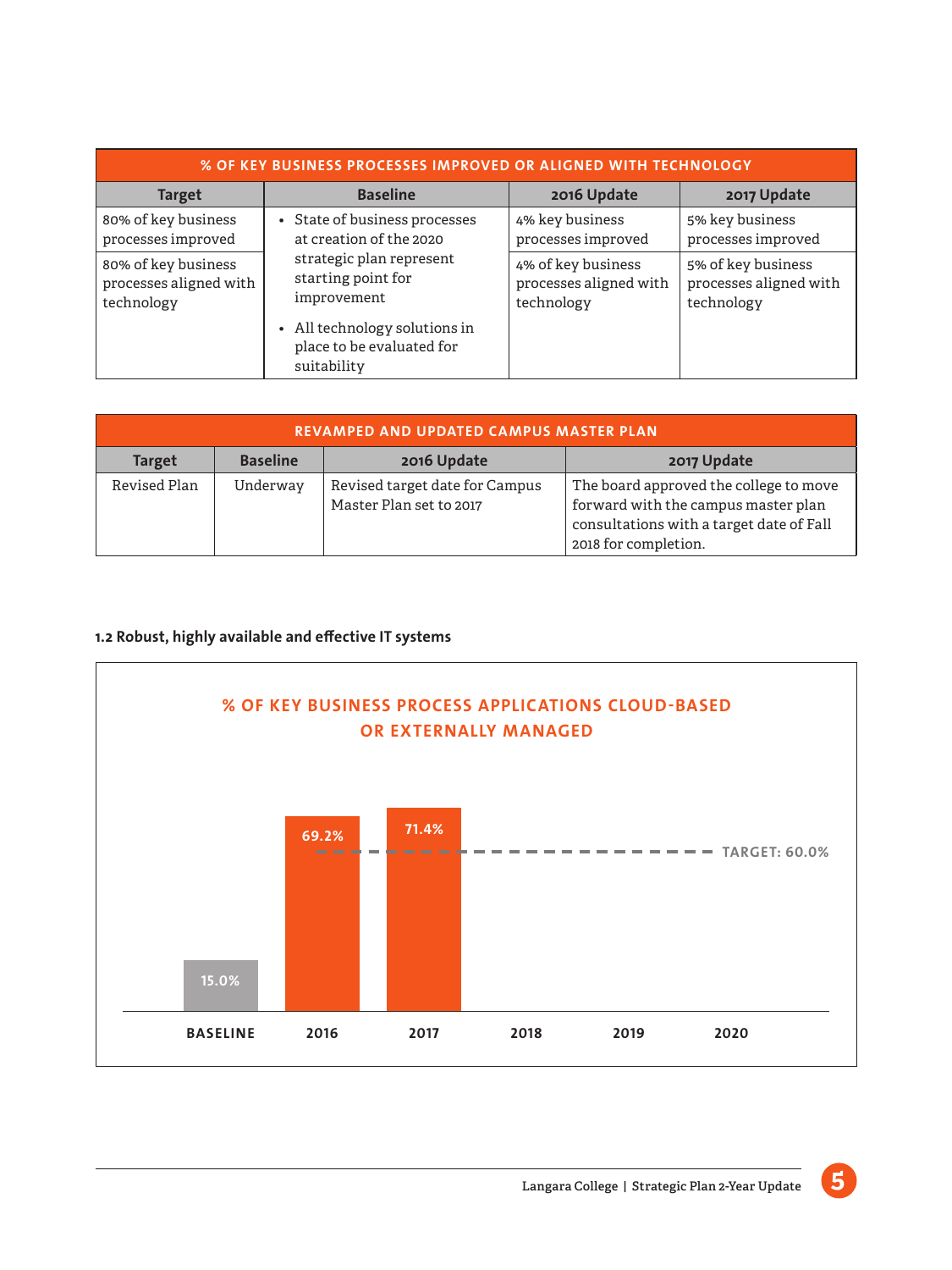

Note: EduCloud was to be utilized for these services; however, it is not fully available to Langara and therefore we have not migrated any of our infrastructure services to EduCloud as yet.



Note: Service availability (at all times) as of calendar year 2017.

| <b>TIME TO RESTORE IT SYSTEMS</b>                    |                 |                                                                                                                                                                      |                                                                                                                                                                                              |  |
|------------------------------------------------------|-----------------|----------------------------------------------------------------------------------------------------------------------------------------------------------------------|----------------------------------------------------------------------------------------------------------------------------------------------------------------------------------------------|--|
| <b>Target</b>                                        | <b>Baseline</b> | 2016 Update                                                                                                                                                          | 2017 Update                                                                                                                                                                                  |  |
| Restore any<br>essential IT<br>system in 48<br>hours | Unknown         | The Disaster Recovery Plan for<br>College Essential Systems, is 60%<br>complete. This plan supports the<br>goal of restoring any essential IT<br>system in 48 hours. | The Disaster Recovery Plan for College<br>Essential Systems remains at 60%<br>complete as we wait for the secondary<br>IT centre to be available before<br>completing the remaining testing. |  |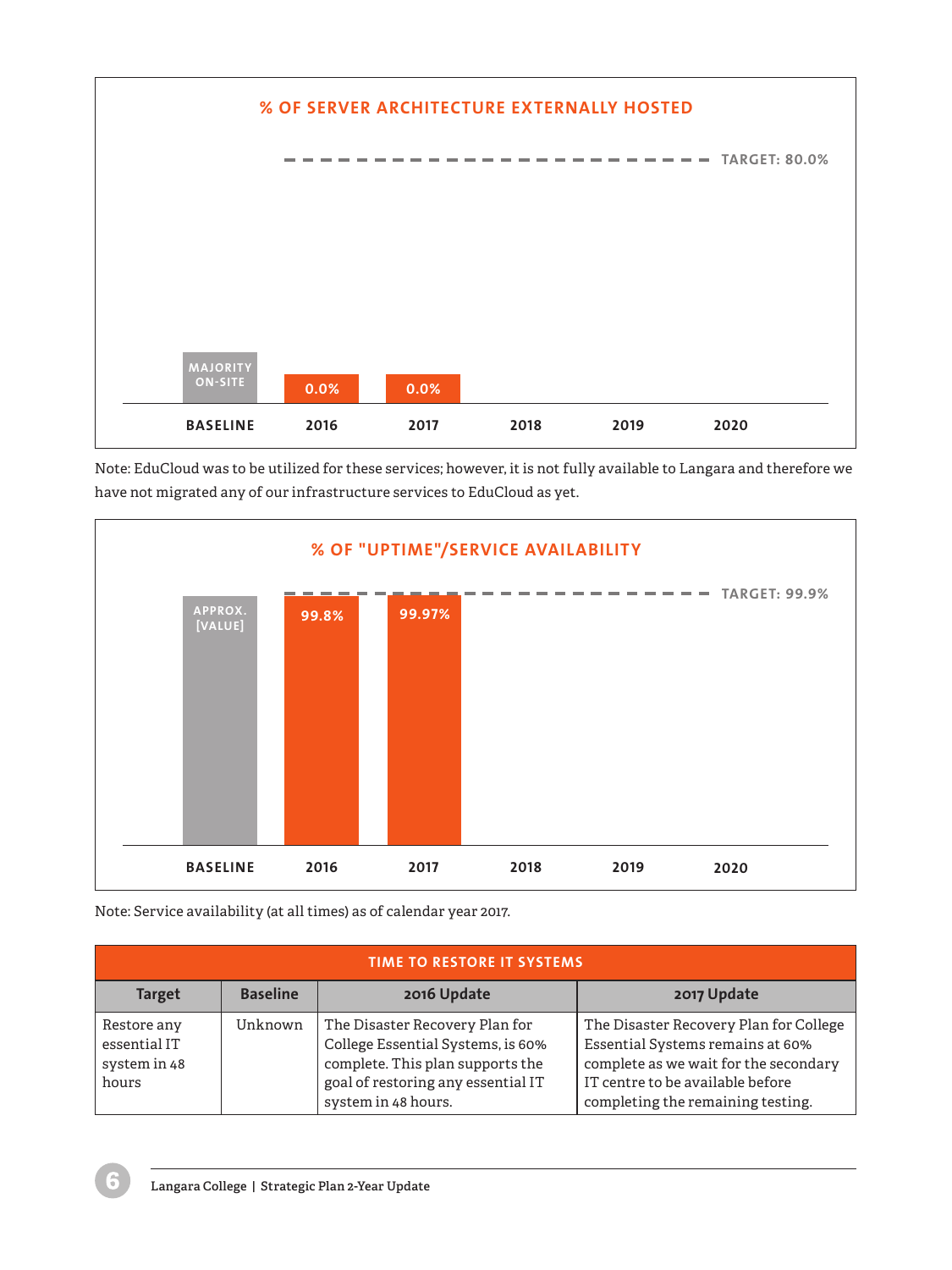**1.3 Respond to the need for greater financial independence within the public post-secondary sector funding framework**



\*Revenue percentages have been recalculated and have changed from the 2020 Strategic Plan Note: Revenue calculations as of fiscal year 2016-17. As we move forward, our space constraints will present a challenge in achieving this target.

# **1.4 Implement a program that supports the succession and retention of faculty and staff**

All Langara employees have access to programs to enhance their professional development, including tuition fee waivers or reimbursements, and we believe that the numbers below likely understate the overall percentage of employees who make use of these programs. In addition to the above, all excluded staff have completed Individual Development Profiles (IDP's), and we have conducted 360 Feedback Surveys on all of our Langara Leadership Team (LLT). We also developed an Educational Assistance Policy that allows employees to apply for funding to enroll in a certificate, degree or professional designation program.



Note: Participation percentages estimated as of calendar year 2017

| <b>EMPLOYEE TURNOVER</b>                                       |      |      |      |  |
|----------------------------------------------------------------|------|------|------|--|
| 2016 Update<br>2017 Update<br><b>Baseline</b><br><b>Target</b> |      |      |      |  |
| 3.0%                                                           | 2.1% | 2.3% | 2.2% |  |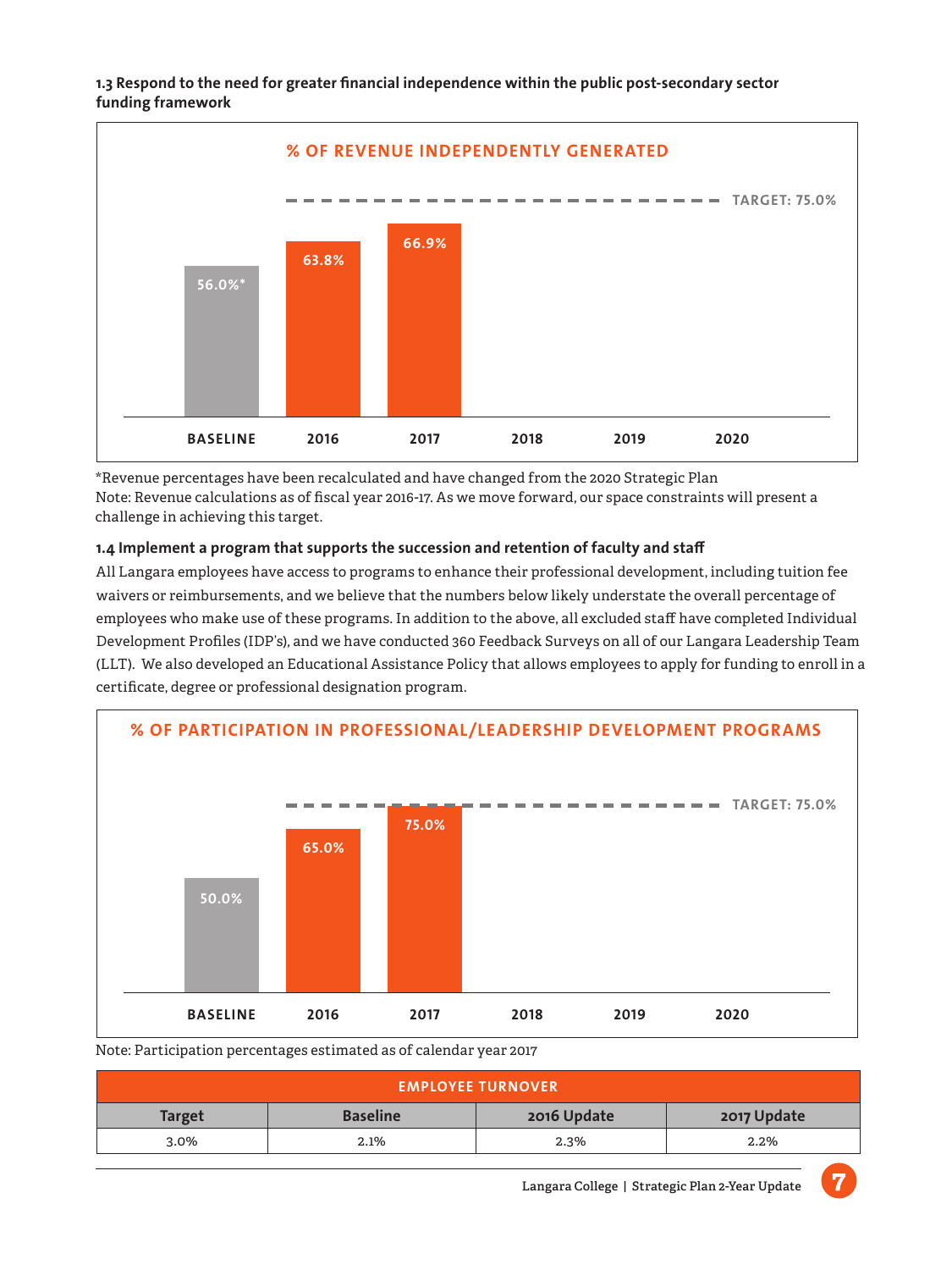### **2. People and Culture**

Langara is a respectful community of engaged students and employees. Student-centred, high-quality instruction and services have made the College a top choice for students. Our students and alumni report very high satisfaction with their educational experiences. The growth in experiential learning opportunities has helped more students achieve their personal, educational, and career goals.

#### **2.1 Langara is the "College of Choice" for our students**

| <b>% OF ENTERING STUDENTS WHO MAKE LANGARA THEIR FIRST CHOICE</b> |  |  |  |  |
|-------------------------------------------------------------------|--|--|--|--|
| <b>Baseline</b><br>2017 Update<br><b>Target</b>                   |  |  |  |  |
| Maintain or increase baseline<br>93.5%<br>94%                     |  |  |  |  |

#### **2.2 Students are at the centre of all we do and we continually strive to exceed their expectations**

The college recognizes that achieving 100% satisfaction is an aspirational goal. While our performance on some of these measures dropped slightly this year, the change is consistent with trends of similar institutes, and the annual fluctuations we typically see in the Diploma, Associate Degree, and Certificate Student Outcomes (DACSO) survey.



Note: Student Satisfaction calculated as of DACSO survey year 2017



Note: Graduate Satisfaction calculated as of DACSO survey year 2017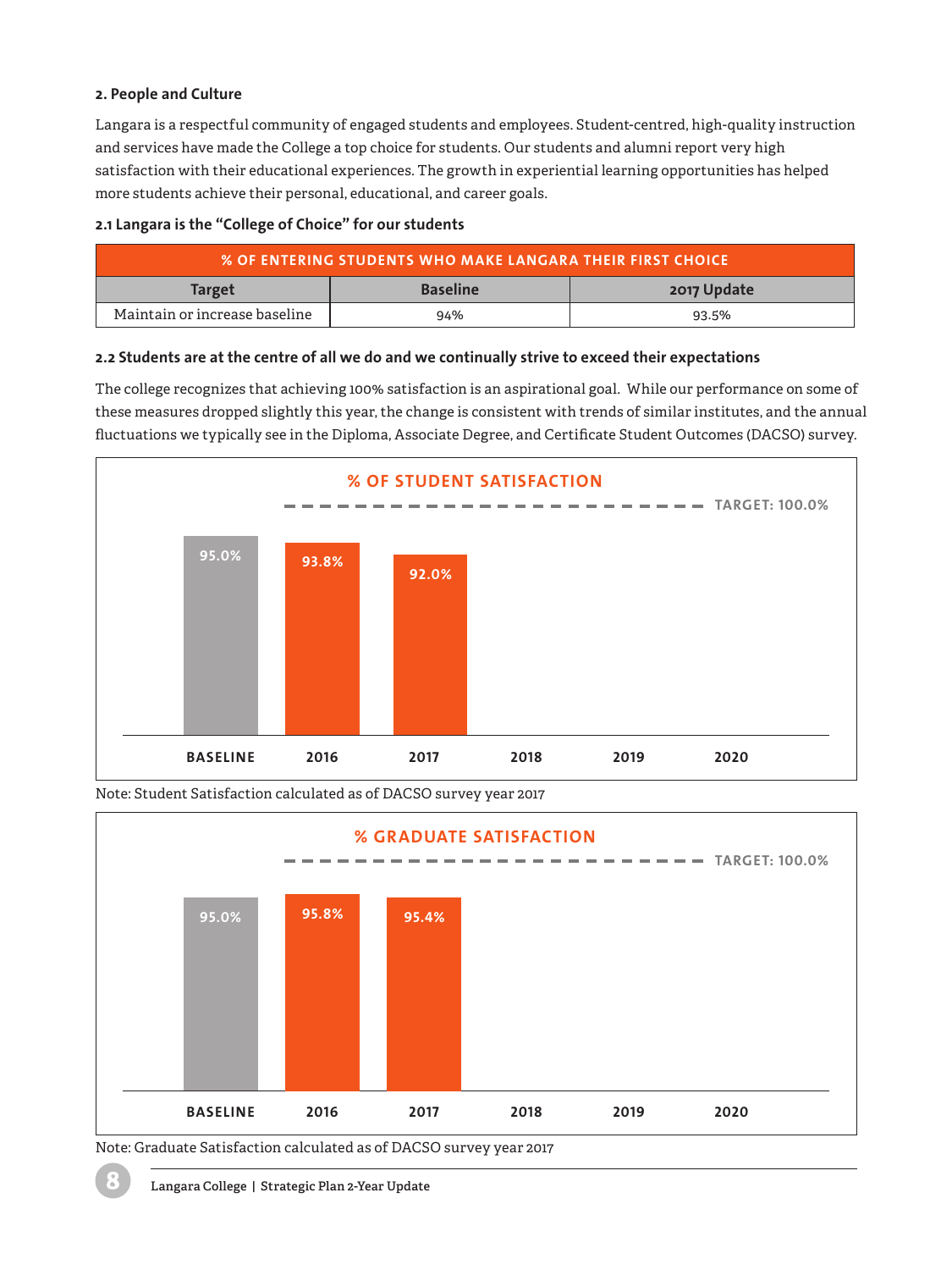

Note: Transfer Satisfaction calculated as of DACSO survey year 2017



Note: % FTE enrolment calculated as of fiscal year 2016-17

# **2.3 Provide an environment for faculty and staff that supports a culture of collegiality and respect**

| <b>% OF PEOPLE COMPLETING THE ENGAGEMENT SURVEY</b> |                                                                              |        |  |
|-----------------------------------------------------|------------------------------------------------------------------------------|--------|--|
| <b>Target</b>                                       | <b>Baseline</b>                                                              | Actual |  |
| 60%                                                 | Implement engagement survey in spring 2016<br>and every two years thereafter | 58%    |  |

| # OF ACTION PLANS IN PLACE         |                 |               |  |
|------------------------------------|-----------------|---------------|--|
| <b>Target</b>                      | <b>Baseline</b> | <b>Actual</b> |  |
| Will be based on survey<br>results |                 | 38            |  |

Note: Survey administered every 3 years. Actual results are from 2016 survey. Next results expected for Year 4 update (survey should run spring 2019).

9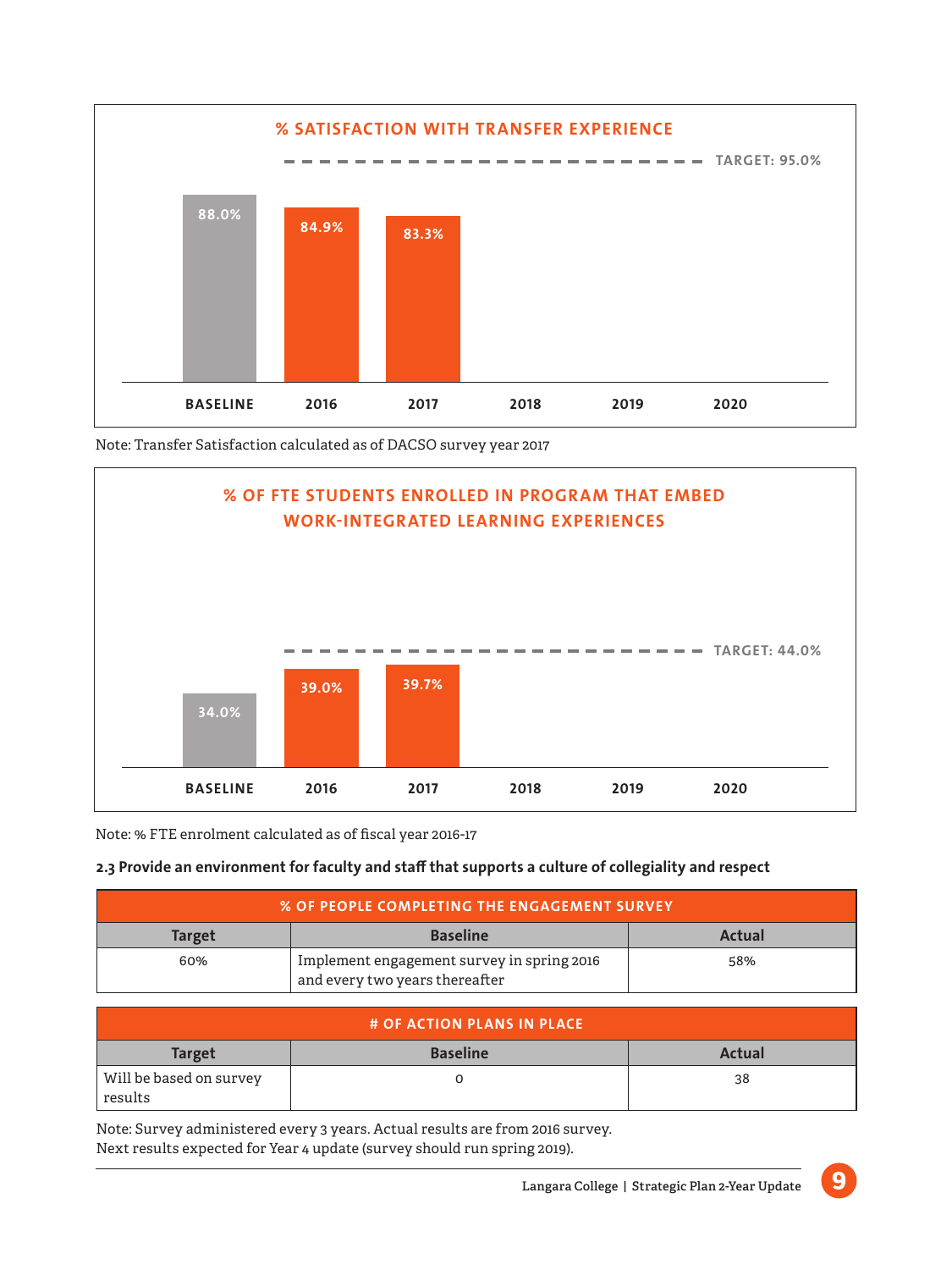## **3. Communities**

Langara students and employees as well as the wider communities we serve regularly interact for mutual benefits. We welcome the input of alumni and industry leaders in educational activities and provide a wide range of life-long learning opportunities to our local communities. Our students give back to the community and learn from these service opportunities. The connections forged through increased engagement have led to a growing number of alumni and donors who support fundraising initiatives.

# **3.1 Effective communications that support engagement with our community in the development of our education activities**

| # OF PROGRAM ADVISORY ACTIVITIES                                                                                                                 |                 |                |                |  |
|--------------------------------------------------------------------------------------------------------------------------------------------------|-----------------|----------------|----------------|--|
| <b>Target</b>                                                                                                                                    | <b>Baseline</b> | 2016 Update    | 2017 Update    |  |
| All current and future career and<br>baccalaureate degree programs will<br>have Program Advisory Committees<br>that meet at least twice annually | 19 PACs         | 19 Active PACs | 19 Active PACs |  |

Most career programs have active PACs: Applied Planning, Criminal Justice, Development, Education Assistant, Early Childhood Education, Library and Information Technology, Recreation Studies, Social Service Worker, Nutrition and Food Service Management, Marketing Management, Professional Photography, Film Arts, Theatre Arts, Publishing, Journalism, Web and Mobile Application Design and Development, and Nursing/Nursing PDD.

An industry advisory committee was used extensively in the development of the Financial Services Diploma, which was approved by Education Council. A new Financial Management PAC will be established in 2018.

| # OF INTERACTIONS WITH ALUMNI                                                                                                                                                                      |                                     |                                                                                                                                                                                                                                                                                                                                                                                                                                                                                                                                                                                                                                                                                                                                                                                                                                                                                                                                                |  |
|----------------------------------------------------------------------------------------------------------------------------------------------------------------------------------------------------|-------------------------------------|------------------------------------------------------------------------------------------------------------------------------------------------------------------------------------------------------------------------------------------------------------------------------------------------------------------------------------------------------------------------------------------------------------------------------------------------------------------------------------------------------------------------------------------------------------------------------------------------------------------------------------------------------------------------------------------------------------------------------------------------------------------------------------------------------------------------------------------------------------------------------------------------------------------------------------------------|--|
| <b>Target</b>                                                                                                                                                                                      | <b>Baseline</b>                     | <b>Actual</b>                                                                                                                                                                                                                                                                                                                                                                                                                                                                                                                                                                                                                                                                                                                                                                                                                                                                                                                                  |  |
| Implement a<br>comprehensive<br>and integrated<br>communications and<br>outreach program<br>that incorporates<br>newsletters, social<br>media engagement,<br>networking events,<br>and open houses | 4 Alumni<br>newsletters<br>per year | • 4 newsletters in 2017 (plus one CASL Express Consent Request)<br>• 8 stories posted to website<br>• 11 events attended<br>• 34 events supported (i.e. event support, popcorn, sponsorship, etc.)<br>• 7 events organized<br>6 committees/program reviews/departmental brainstorm<br>participated in<br>Alumni Cross-departmental Info Gathering Initiative – started and<br>50% complete<br>• Student-Graduate Transition Initiative – created and in progress<br>• Alumni Chats Story Project - created and deployed<br>• Alumni Authors Book Nook Project – created and deployed<br>• Alumni Guest Lecturer Gift Registry Project – created and deployed<br>• LSM 10th Anniversary Project – pitched and confirmed<br>Nursing 10th Anniversary Project - pitched and confirmed<br>• Langara Toastmasters - pitched and confirmed<br>• Alumni Social Media Calendar – created and deployed<br>Community Popcorn Outreach Project - deployed |  |

Note: Alumni Interactions compiled as of calendar year 2017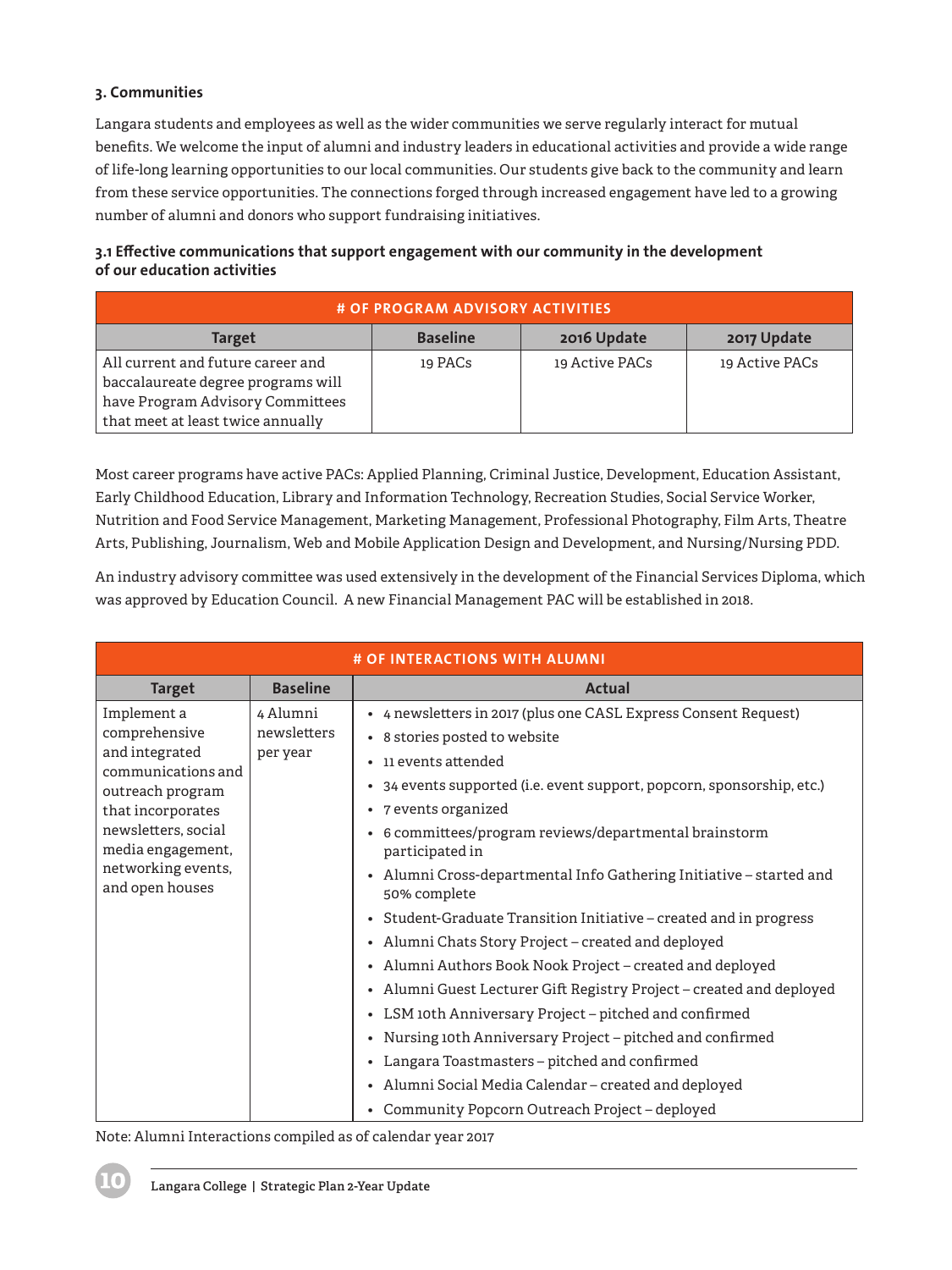

Total volunteer hours is estimated to the end of the year as of November 17th, 2017. Total volunteer hours for the 2017 calendar year may change based on additional reporting for the next Strategic Plan update.



**3.3 Provide a broad spectrum of programs and courses to the community that support life-long learning through continuing studies (CS)**

Note: CS Baseline Enrolment numbers have been recalculated and changed from the 2020 Strategic Plan. Enrolment numbers are as of 12 December 2017. Although CS headcount is declining, there is an increase in CS FTE count due to more full-time programs in CS.

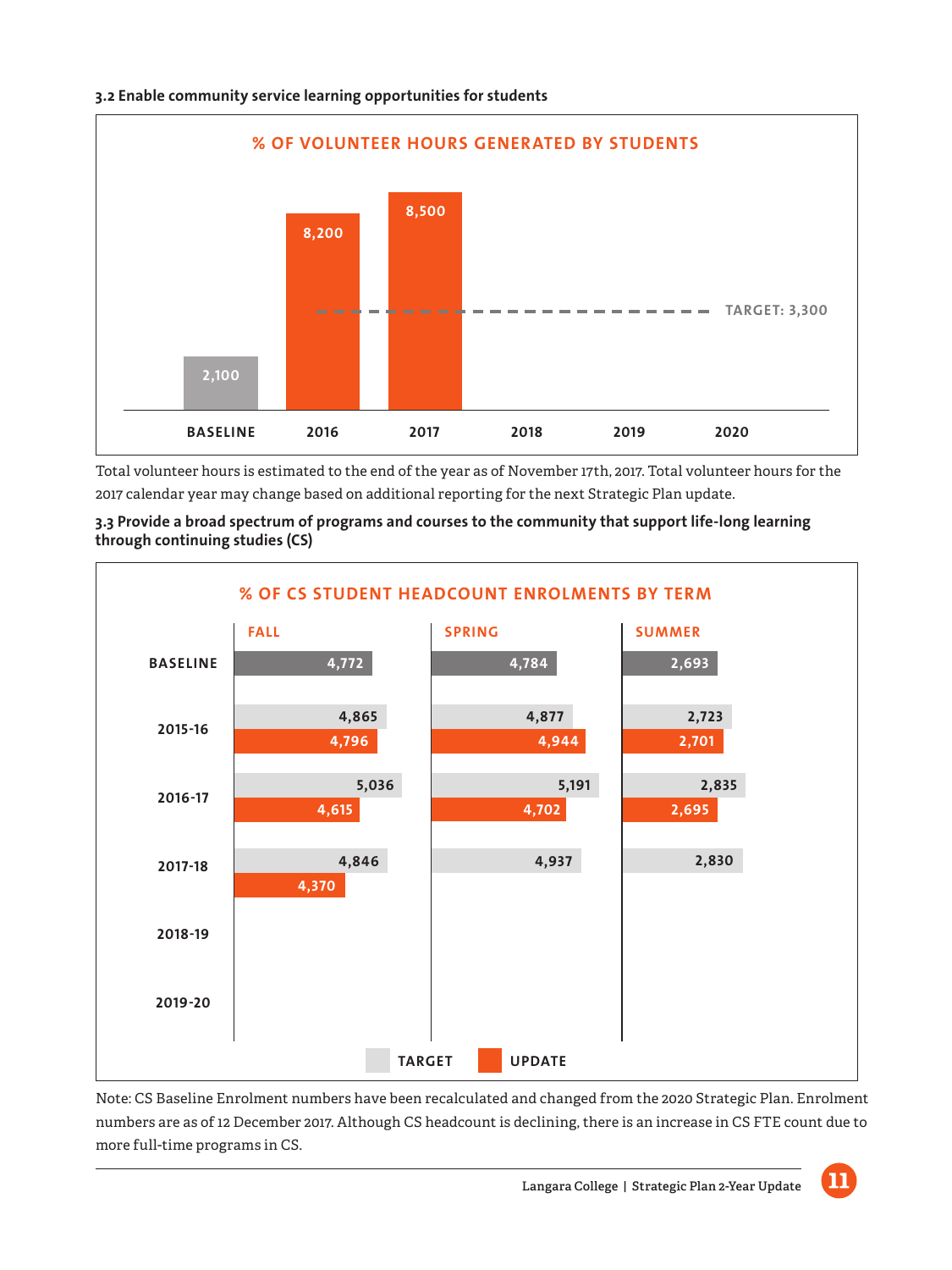### **3.4 Expand student financial assistance through increased engagement with donors and alumni**

The Langara College Foundation continues to grow and develop its fundraising programs and systems to support the planning for the College's first ever campus-wide fundraising campaign. This year we have created 28 new awards, renewed three additional annual awards, and created six new funds to support student success projects, such as the Community Cupboard, 49Women in Science, and the Indigenous Engagement Fund.



Note: Bursaries awarded calculated as of fiscal year 2016-17



Note: Scholarships awarded calculated as of fiscal year 2016-17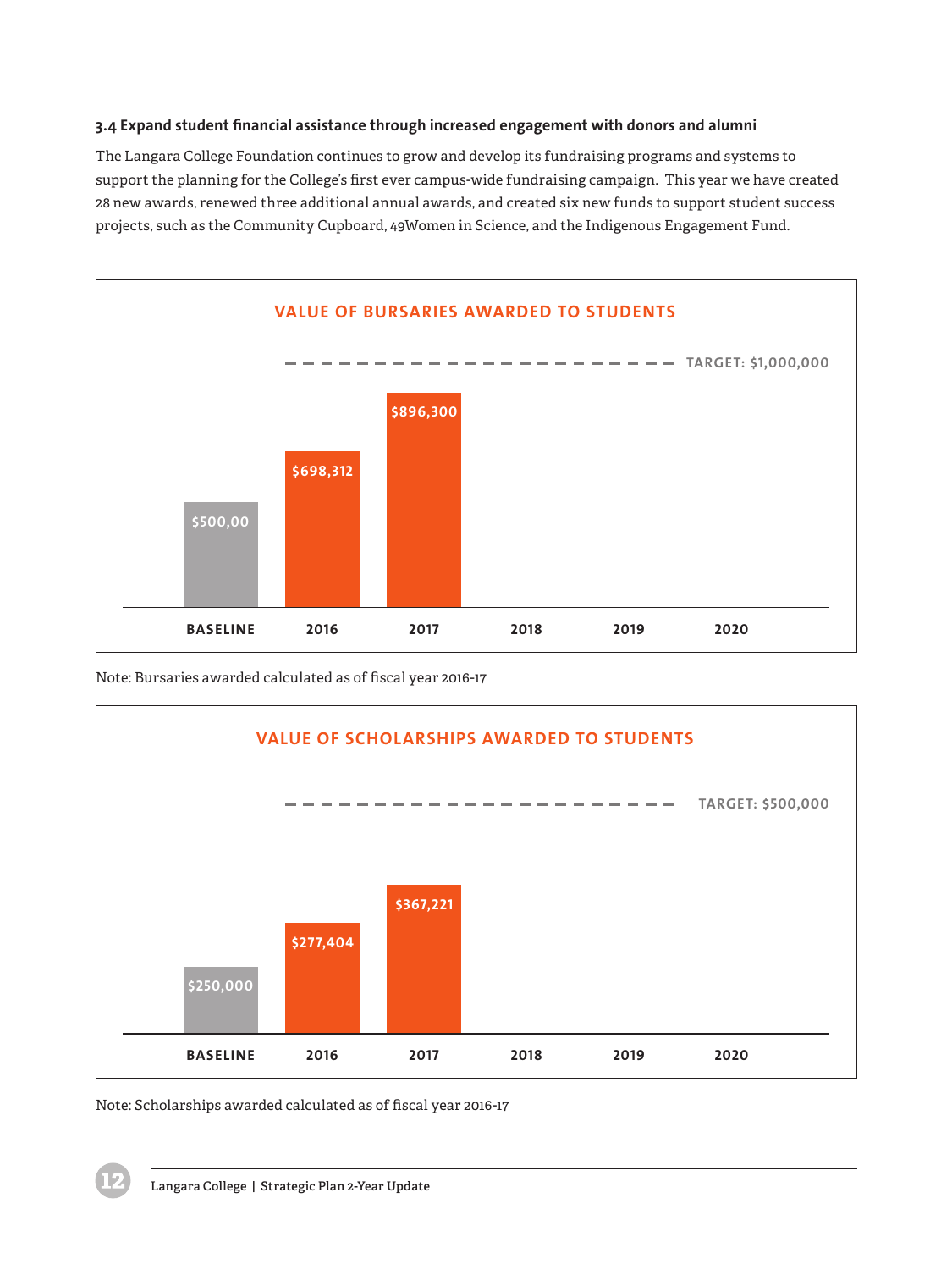# **4. Relevant, Innovative, and High-Quality Programming**

Langara helps students achieve academic and career success by offering a multitude of educational pathways to recognized credentials and further educational opportunities. We are committed to continuing to meet the evolving needs of our students, partner institutions, and employees.

### **4.1 Programs are relevant, innovative, and high quality**

| # OF PROGRAM REVIEWS COMPLETED: EVERY COURSE PART OF A PROGRAM |                                                              |              |              |  |
|----------------------------------------------------------------|--------------------------------------------------------------|--------------|--------------|--|
| <b>Target</b>                                                  | <b>Baseline</b>                                              | 2016 Update  | 2017 Update  |  |
| Every program reviewed every 6<br>years; 12 per year           | 2 completed by December 2015, 7<br>initiated in January 2016 | 16 completed | 11 completed |  |

| # OF ACCREDITED PROGRAMS                                                                                    |                                                                      |             |                                                                 |  |
|-------------------------------------------------------------------------------------------------------------|----------------------------------------------------------------------|-------------|-----------------------------------------------------------------|--|
| <b>Target</b>                                                                                               | <b>Baseline</b>                                                      | 2016 Update | 2017 Update                                                     |  |
| Academic programs should seek<br>accreditation from recognized<br>accreditation bodies whenever<br>possible | • 4 Regular Studies<br>Programs<br>• 1 Continuing Studies<br>Program | 5 programs  | • 3 programs accredited<br>• 1 program undergoing<br>evaluation |  |

Accredited programs include the Bachelor of Science in Nursing and Nursing Transition programs (CASN accredited), Post Degree Diploma in Nursing Practice in Canada (CRNBC registered), Nutrition and Food Service Management (re-accredited for 5 years) and Co-operative Education (CAFCE Accredited until 2019). Accreditation is ongoing for Langara School of Management programs through the Accreditation Council for Business Schools and Programs (ACBSP).

| # OF NEW PROGRAMS AND RENEWED/UPDATED PROGRAMS (INCLUDING PDDS) |  |            |             |  |
|-----------------------------------------------------------------|--|------------|-------------|--|
| <b>Baseline</b><br>2016 Update<br>2017 Update<br><b>Target</b>  |  |            |             |  |
| 2 to 4 per year                                                 |  | 4 programs | 12 programs |  |

Note: Program creation and updates calculated as of calendar year 2017

New and renewed/updated programs include the Diploma in Chemistry, the Diploma in Nutrition – Co-Op option, the Diploma in Biology – Co-Op option, the Associate of Science Degree in Biology, the Associate of Science Degree in Biology – Co-Op version, the Advanced Entry Bachelor of Science of Nursing (BSN), the Business Field Studies in London – Field School, the Advanced Certificate in Accounting, the Diploma in Food Nutrition and Health Transfer, the Bachelor of Informatics, the Diploma in Fine Arts, and the Diploma in Biology.

| # OF PROGRAMS AND COURSES WITH STUDENT LEARNING OUTCOMES |                 |             |             |  |  |
|----------------------------------------------------------|-----------------|-------------|-------------|--|--|
| <b>Target</b>                                            | <b>Baseline</b> | 2016 Update | 2017 Update |  |  |
| Every program has student<br>learning outcomes           | Unknown         | 14 programs | 13 programs |  |  |

| <b>DEVELOPMENT OF CORE INSTITUTION-LEVEL STUDENT LEARNING OUTCOMES</b>      |                                                                                                                                           |                                                                        |                                                                                                                            |  |  |
|-----------------------------------------------------------------------------|-------------------------------------------------------------------------------------------------------------------------------------------|------------------------------------------------------------------------|----------------------------------------------------------------------------------------------------------------------------|--|--|
| <b>Target</b>                                                               | <b>Baseline</b>                                                                                                                           | 2016 Update                                                            | 2017 Update                                                                                                                |  |  |
| Core institutional-level<br>student learning outcomes<br>developed and used | Ongoing program review<br>and development has<br>highlighted emerging<br>common outcomes that<br>will form the basis of<br>future targets | Initial reporting<br>based on review<br>findings out in spring<br>2017 | Preliminary program<br>goals and department<br>variations of common<br>goals identified through<br>program reviews to date |  |  |

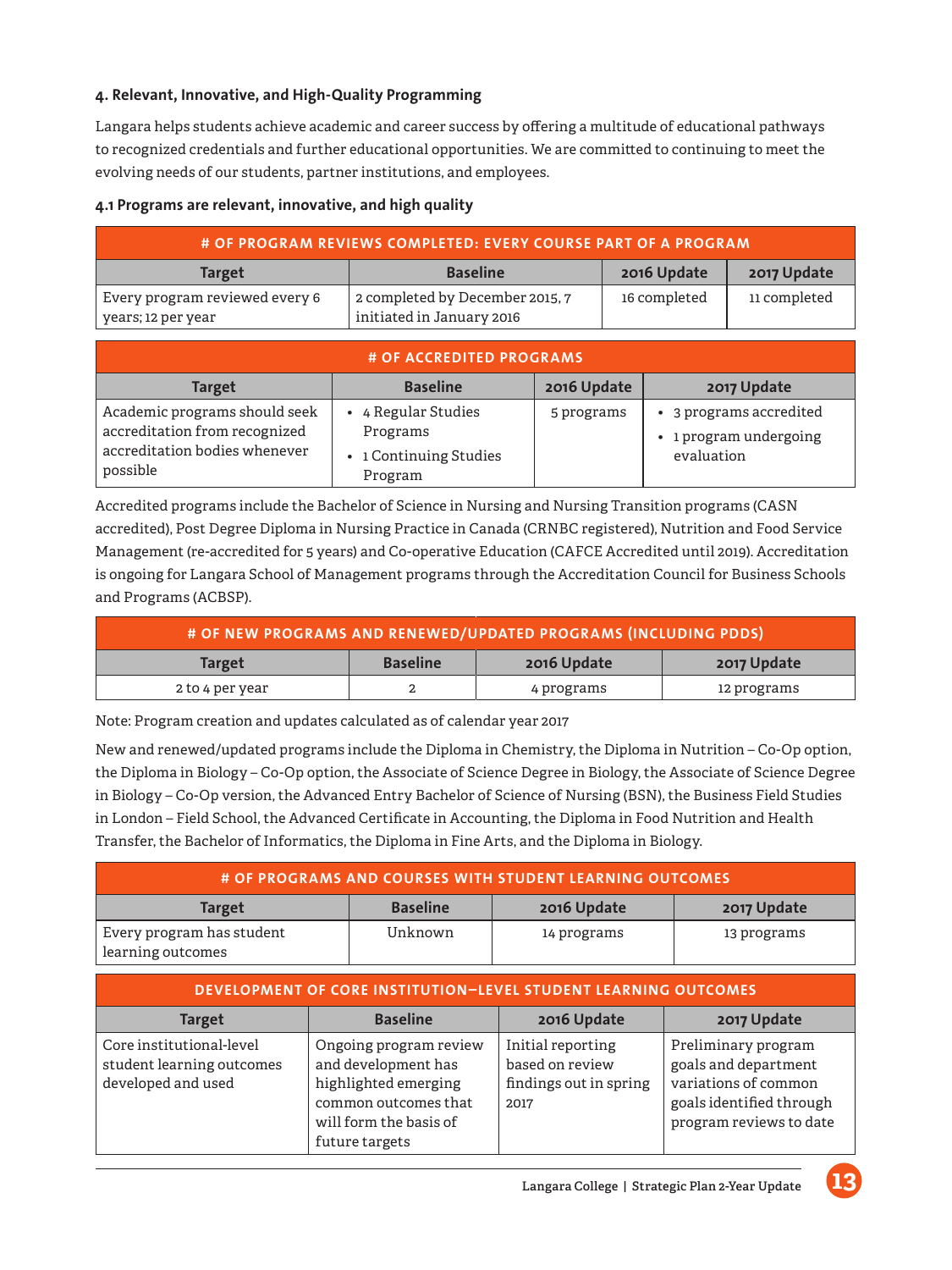

**4.2 Programs link seamlessly from school to work to further education**

Note: Articulation agreements calculated as of calendar year 2017

New articulation agreements from 2017 include a UNBC Memorandum of Understanding and the Business Field School in London delivered in conjunction with Capilano University. Work is underway to establish pathways for NVIT diploma grads to complete their BBA at Langara as well as additional pathways to the Langara BBA for diploma grads from non-degree granting colleges in BC and Ontario. Langara is currently working on transfer agreements with universities in BC, Canada and overseas. Given that the senates at universities approve articulation agreements, it can take several years to approve.

| <b># OF DUAL CREDIT COURSES WITH LOCAL SCHOOL BOARDS</b> |                    |             |             |  |
|----------------------------------------------------------|--------------------|-------------|-------------|--|
| <b>Baseline</b><br><b>Target</b>                         |                    | 2016 Update | 2017 Update |  |
| 10                                                       | 0 (new initiative) |             |             |  |

| # OF JOINT DIPLOMA AND DEGREE PROGRAMS |                 |                                                                                           |                                                                            |  |  |
|----------------------------------------|-----------------|-------------------------------------------------------------------------------------------|----------------------------------------------------------------------------|--|--|
| <b>Target</b>                          | <b>Baseline</b> | 2016 Update                                                                               | 2017 Update                                                                |  |  |
| 3                                      |                 | The college is currently working on<br>developing new joint programs with<br>UNBC and SFU | 1 new (joint program in Social<br>Service Worker established with<br>UNBC) |  |  |

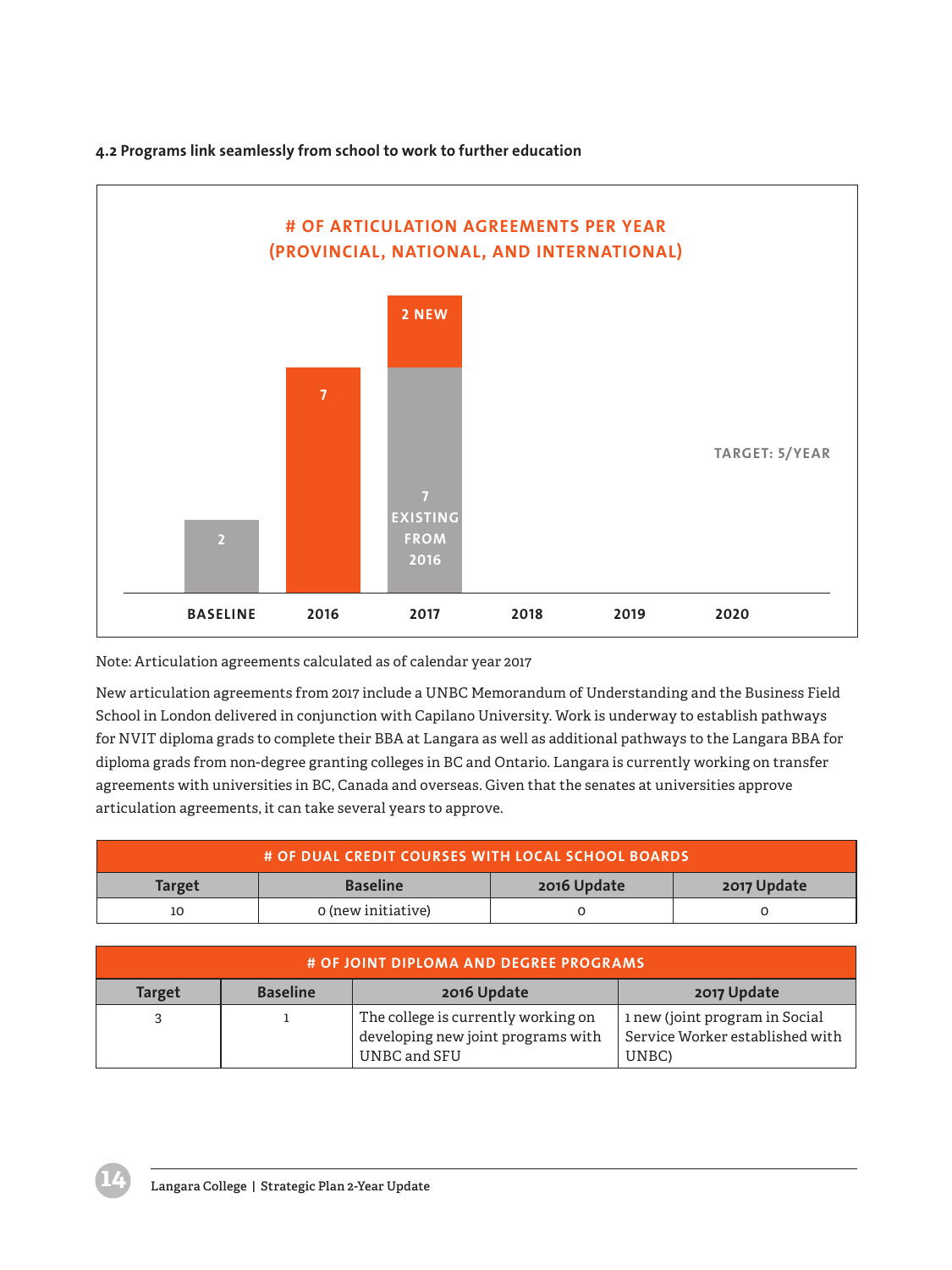# **Conclusion**

**In this second year of Langara's work towards our Strategic Plan 2020 goals, we continued to make progress in all vision categories, an accomplishment that would not have been possible without the talent and efforts of our faculty and staff.**

**In Organizational Sustainability, Langara prepared a business case for a new Enterprise Resource Planning (ERP) software system, and with the College Board's support, we have recently prepared and issued the request for proposal document for a new ERP system and partner to support us in implementing it. The RFP evaluation process is expected to be completed late spring 2018, with the implementation beginning in fall 2018. That implementation work will move us substantially toward the goals outlined in this plan for mapping our business processes and aligning them with technology. Another major initiative under this vision category in 2017 was the re-opening of our campus master plan. Langara has engaged Proscenium and Teeple Architects to assist us with this project. To date, they have conducted a number of stakeholder engagement sessions and individual interviews on campus, and are now preparing the updated plan for review with the Master Planning Steering Committee.**

**Under the second category, People and Culture, in 2017 we completed the baseline survey with incoming students to set the target for being their "College of Choice". We were very pleased to see that for 94% of new students, Langara was their first choice, a metric we hope to improve on in the future. Satisfaction among students and graduates remains high, while we continue to aspire for 100% satisfaction across all groups. Only two years in to the plan, we have already grown the percentage of our students enrolled in programs that include work integrated learning experiences to 39.7%. People Services continues to focus on leadership and professional development for all faculty and staff, launching a new program this year to provide assistance for employees to enroll in a program related to their professional goals that also aligns with the College's goals.** 

**Engagement with the wider community is vital for Langara's success, as reflected in the goals in vision category three – Communities. Our students exceeded last year's amazing contribution in volunteer hours, growing it 300 more hours for a total of more than 8,500. The College's Advancement team had another successful year, significantly increasing the number of alumni engagement activities, and growing the value of bursaries and scholarships for students to a total of more than \$1.2 million.**

**Academic growth and renewal continued in 2017, as demonstrated in the progress towards objectives set out in the Relevant, Innovative, and High-Quality Programming vision category. Langara is working towards finalizing and implementing a new academic organizational structure to better support our students and faculty, given our significant enrolment growth over the past few years. We created a number of new programs while renewing others to ensure their relevancy. Langara also signed two new articulation agreements this year, expanding the pathways our students can take when they complete their studies with us.** 

**Overall, 2017 has been a very productive year, with key milestones achieved on major initiatives such as ERP and the Campus Master Plan, and continued progress on the many goals outlined in the four vision categories.** 

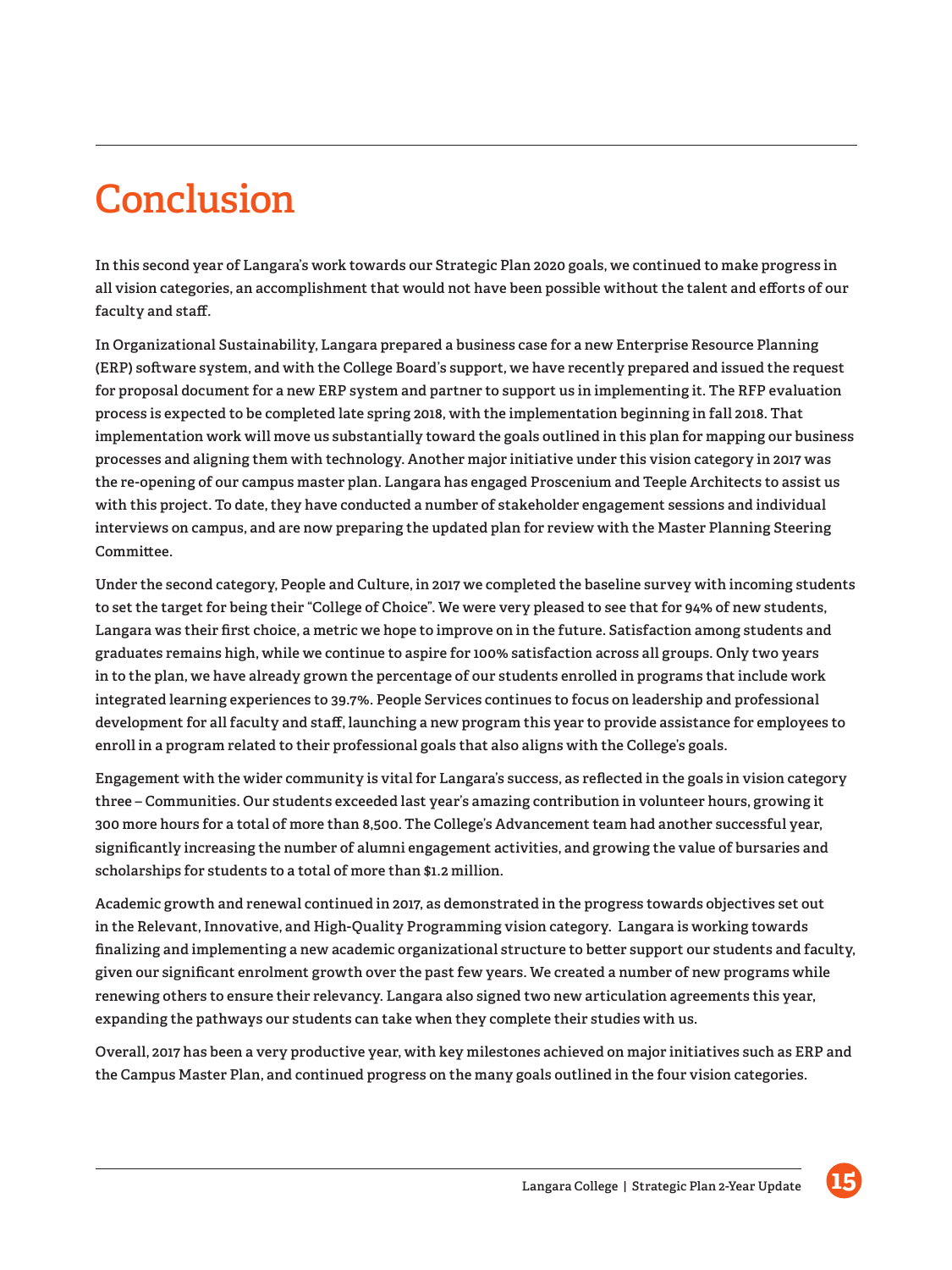